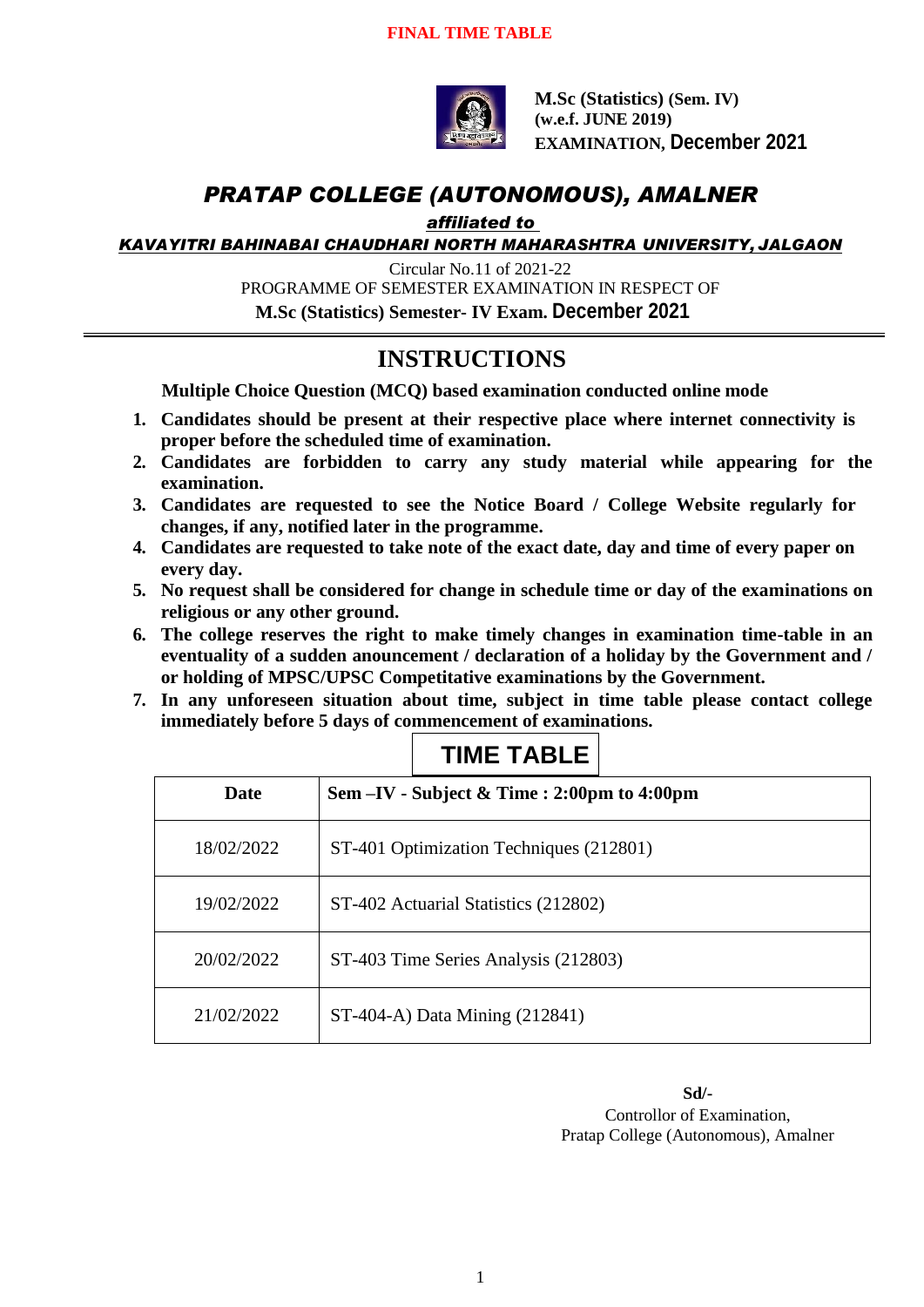

**M.Sc (Microbiolgy) (Sem. IV) (w.e.f. JUNE 2019) EXAMINATION, December 2021**

## *PRATAP COLLEGE (AUTONOMOUS), AMALNER*

*affiliated to* 

*KAVAYITRI BAHINABAI CHAUDHARI NORTH MAHARASHTRA UNIVERSITY, JALGAON*

Circular No.11 of 2021-22 PROGRAMME OF SEMESTER EXAMINATION IN RESPECT OF **M.Sc (Microbiology) Semester- IV Exam. December 2021**

# **INSTRUCTIONS**

**Multiple Choice Question (MCQ) based examination conducted online mode**

- **1. Candidates should be present at their respective place where internet connectivity is proper before the scheduled time of examination.**
- **2. Candidates are forbidden to carry any study material while appearing for the examination.**
- **3. Candidates are requested to see the Notice Board / College Website regularly for changes, if any, notified later in the programme.**
- **4. Candidates are requested to take note of the exact date, day and time of every paper on every day.**
- **5. No request shall be considered for change in schedule time or day of the examinations on religious or any other ground.**
- **6. The college reserves the right to make timely changes in examination time-table in an eventuality of a sudden anouncement / declaration of a holiday by the Government and / or holding of MPSC/UPSC Competitative examinations by the Government.**
- **7. In any unforeseen situation about time, subject in time table please contact college immediately before 5 days of commencement of examinations.**

| Date       | Sem $-IV$ - Subject & Time : 2:00pm to 4:00pm |
|------------|-----------------------------------------------|
| 18/02/2022 | MB-401 Fermentation Technology (242801)       |
| 20/02/2022 | MB-402 Applied Molecular Biology (242802)     |
| 21/02/2022 | MB-403 Agricultural Microbiology (242803)     |

### **TIME TABLE**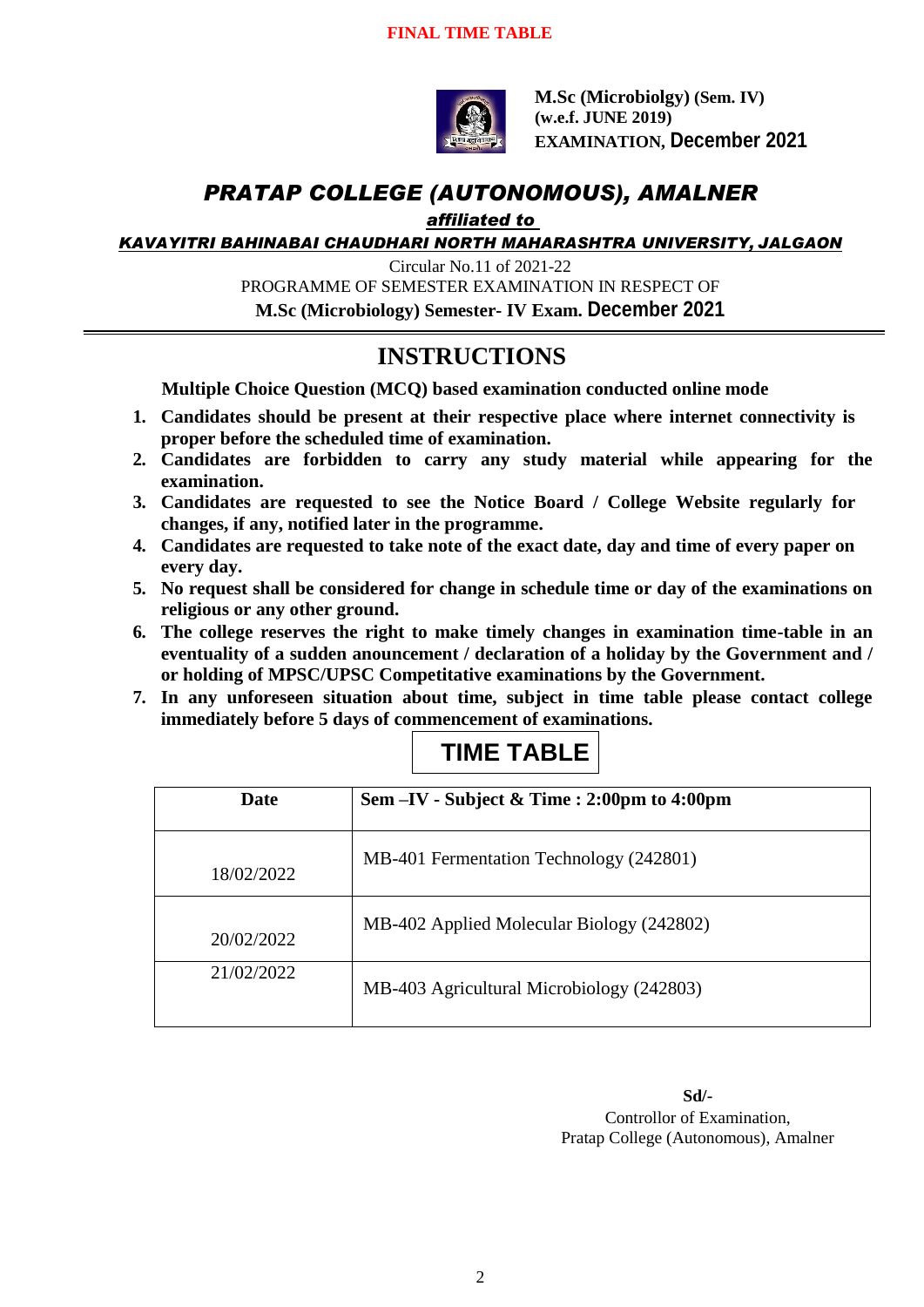

**M.Sc (Botany) (Sem.IV) (w.e.f. JUNE 2019) EXAMINATION, December 2021**

## *PRATAP COLLEGE (AUTONOMOUS), AMALNER*

#### *affiliated to*

*KAVAYITRI BAHINABAI CHAUDHARI NORTH MAHARASHTRA UNIVERSITY, JALGAON*

Circular No.11 of 2021-22 PROGRAMME OF SEMESTER EXAMINATION IN RESPECT OF **M.Sc (Botany) Semester- IV EXAMINATION, December 2021**

# **INSTRUCTIONS**

**Multiple Choice Question (MCQ) based examination conducted online mode**

- **1. Candidates should be present at their respective place where internet connectivity is proper before the scheduled time of examination.**
- **2. Candidates are forbidden to carry any study material while appearing for the examination.**
- **3. Candidates are requested to see the Notice Board / College Website regularly for changes, if any, notified later in the programme.**
- **4. Candidates are requested to take note of the exact date, day and time of every paper on every day.**
- **5. No request shall be considered for change in schedule time or day of the examinations on religious or any other ground.**
- **6. The college reserves the right to make timely changes in examination time-table in an eventuality of a sudden anouncement / declaration of a holiday by the Government and / or holding of MPSC/UPSC Competitative examinations by the Government.**
- **7. In any unforeseen situation about time, subject in time table please contact college immediately before 5 days of commencement of examinations.**

# **TIME TABLE**

| Date       | Sem $-IV$ - Subject & Time : 2:00pm to 4:00pm               |
|------------|-------------------------------------------------------------|
| 18/02/2022 | BOT-401 Developmental Botany (141801)                       |
| 20/02/2022 | BOT-402-D) Angiosperm Taxonomy Special Paper – II (141802)  |
| 21/02/2022 | BOT-403-D) Angiosperm Taxonomy Special Paper – III (141803) |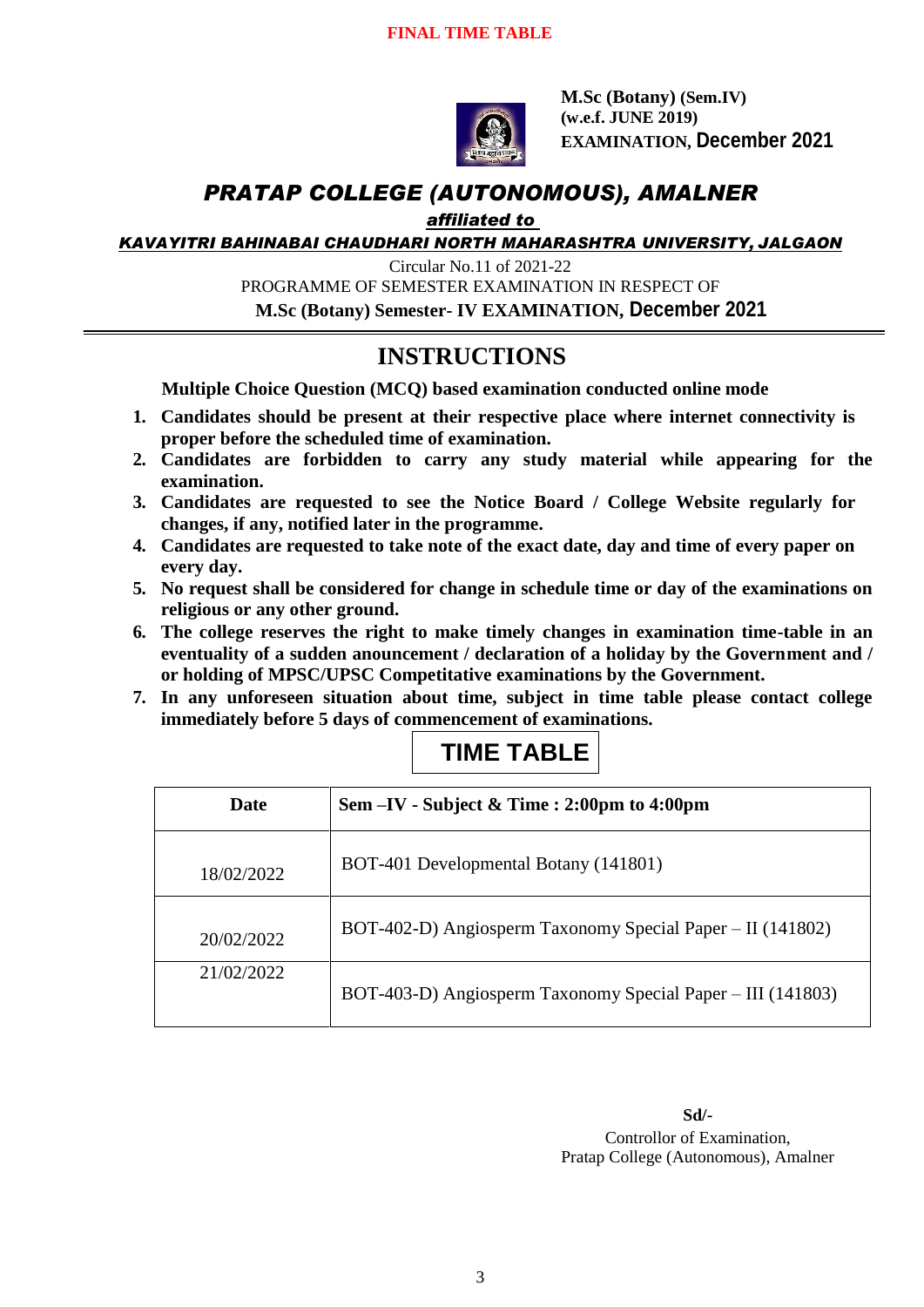

**M.Sc (Computer Science) (w.e.f. JUNE 2019) (Sem.IV) EXAMINATION, December 2021**

# *PRATAP COLLEGE (AUTONOMOUS), AMALNER*

*affiliated to* 

*KAVAYITRI BAHINABAI CHAUDHARI NORTH MAHARASHTRA UNIVERSITY, JALGAON*

Circular No.11 of 2021-22 PROGRAMME OF SEMESTER EXAMINATION IN RESPECT OF **M.Sc (Computer Science) Semester- IV Exam. December 2021**

### **INSTRUCTIONS**

**Multiple Choice Question (MCQ) based examination conducted online mode**

- **1. Candidates should be present at their respective place where internet connectivity is proper before the scheduled time of examination.**
- **2. Candidates are forbidden to carry any study material while appearing for the examination.**
- **3. Candidates are requested to see the Notice Board / College Website regularly for changes, if any, notified later in the programme.**
- **4. Candidates are requested to take note of the exact date, day and time of every paper on every day.**
- **5. No request shall be considered for change in schedule time or day of the examinations on religious or any other ground.**
- **6. The college reserves the right to make timely changes in examination time-table in an eventuality of a sudden anouncement / declaration of a holiday by the Government and / or holding of MPSC/UPSC Competitative examinations by the Government.**
- **7. In any unforeseen situation about time, subject in time table please contact college immediately before 5 days of commencement of examinations.**

| <b>TIME TABLE</b> |
|-------------------|
|                   |

| Date       | Sem $-IV$ - Subject & Time : 2:00pm to 4:00pm    |
|------------|--------------------------------------------------|
| 18/02/2022 | CS-401 Natural Language Processing (252801)      |
| 20/02/2022 | CS-402 Advanced Network Programming (252802)     |
| 21/02/2022 | CS-403 Data Warehousing and Data Mining (252803) |

**Sd/-**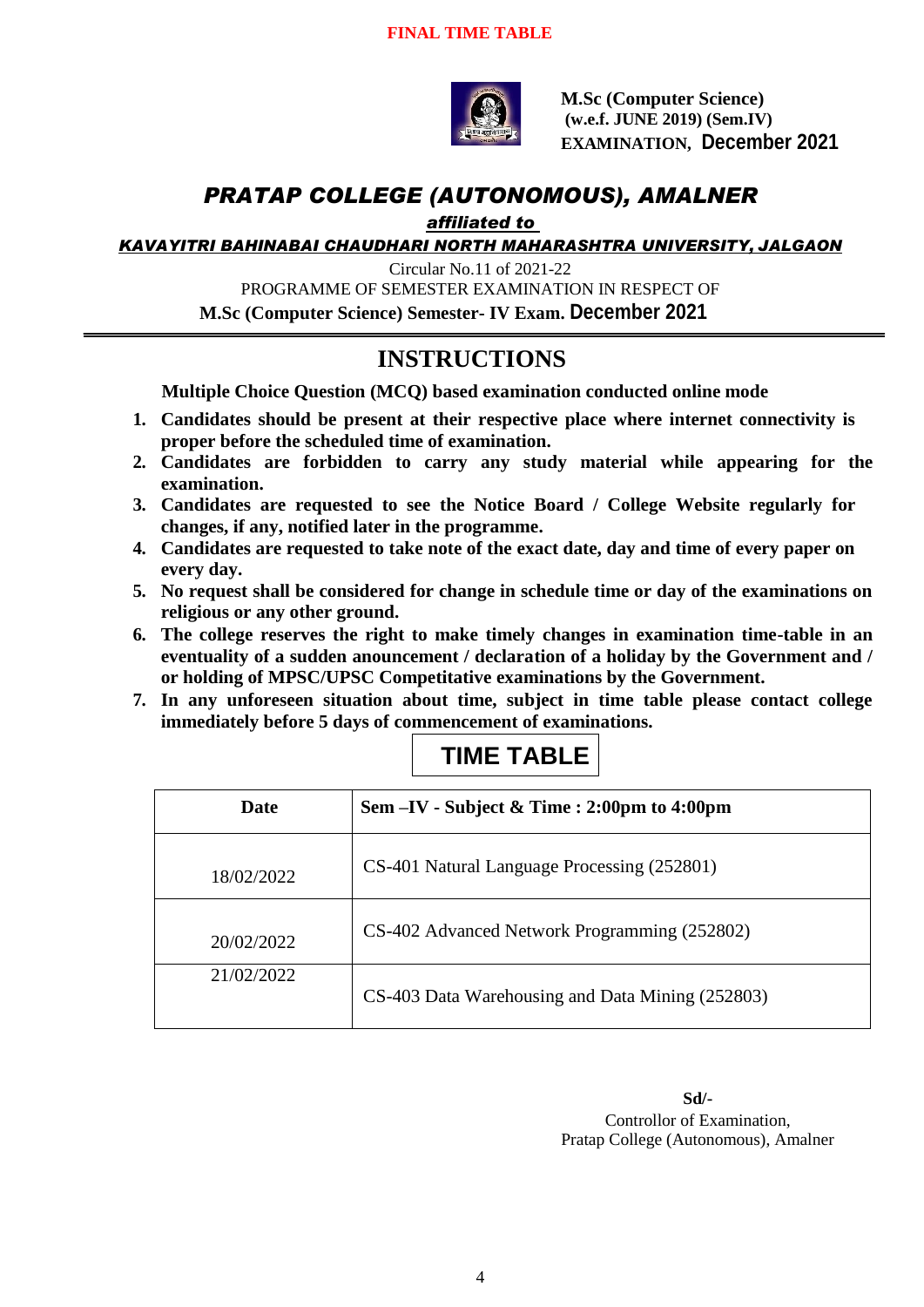

**M.Sc (Geography) ( Sem. IV ) (w.e.f. JUNE 2019) EXAMINATION, December 2021**

# *PRATAP COLLEGE (AUTONOMOUS), AMALNER*

*affiliated to* 

*KAVAYITRI BAHINABAI CHAUDHARI NORTH MAHARASHTRA UNIVERSITY, JALGAON*

Circular No.11 of 2021-22 PROGRAMME OF SEMESTER EXAMINATION IN RESPECT OF  **M.Sc (Geography) Semester- IV Exam. December 2021**

# **INSTRUCTIONS**

**Multiple Choice Question (MCQ) based examination conducted online mode**

- **1. Candidates should be present at their respective place where internet connectivity is proper before the scheduled time of examination.**
- **2. Candidates are forbidden to carry any study material while appearing for the examination.**
- **3. Candidates are requested to see the Notice Board / College Website regularly for changes, if any, notified later in the programme.**
- **4. Candidates are requested to take note of the exact date, day and time of every paper on every day.**
- **5. No request shall be considered for change in schedule time or day of the examinations on religious or any other ground.**
- **6. The college reserves the right to make timely changes in examination time-table in an eventuality of a sudden anouncement / declaration of a holiday by the Government and / or holding of MPSC/UPSC Competitative examinations by the Government.**
- **7. In any unforeseen situation about time, subject in time table please contact college immediately before 5 days of commencement of examinations.**

# **TIME TABLE**

| <b>Date</b> | Sem - IV - Subject & Time : 2:00pm to 4:00pm  |
|-------------|-----------------------------------------------|
| 18/02/2022  | GG-411 Geography of Rural Settlement (181801) |
| 20/02/2022  | GG-412 Urban Geography (181802)               |
| 21/02/2022  | GG-413 Research Methodology (181803)          |
| 22/02/2022  | GG-414 Geography of Tourism (181804)          |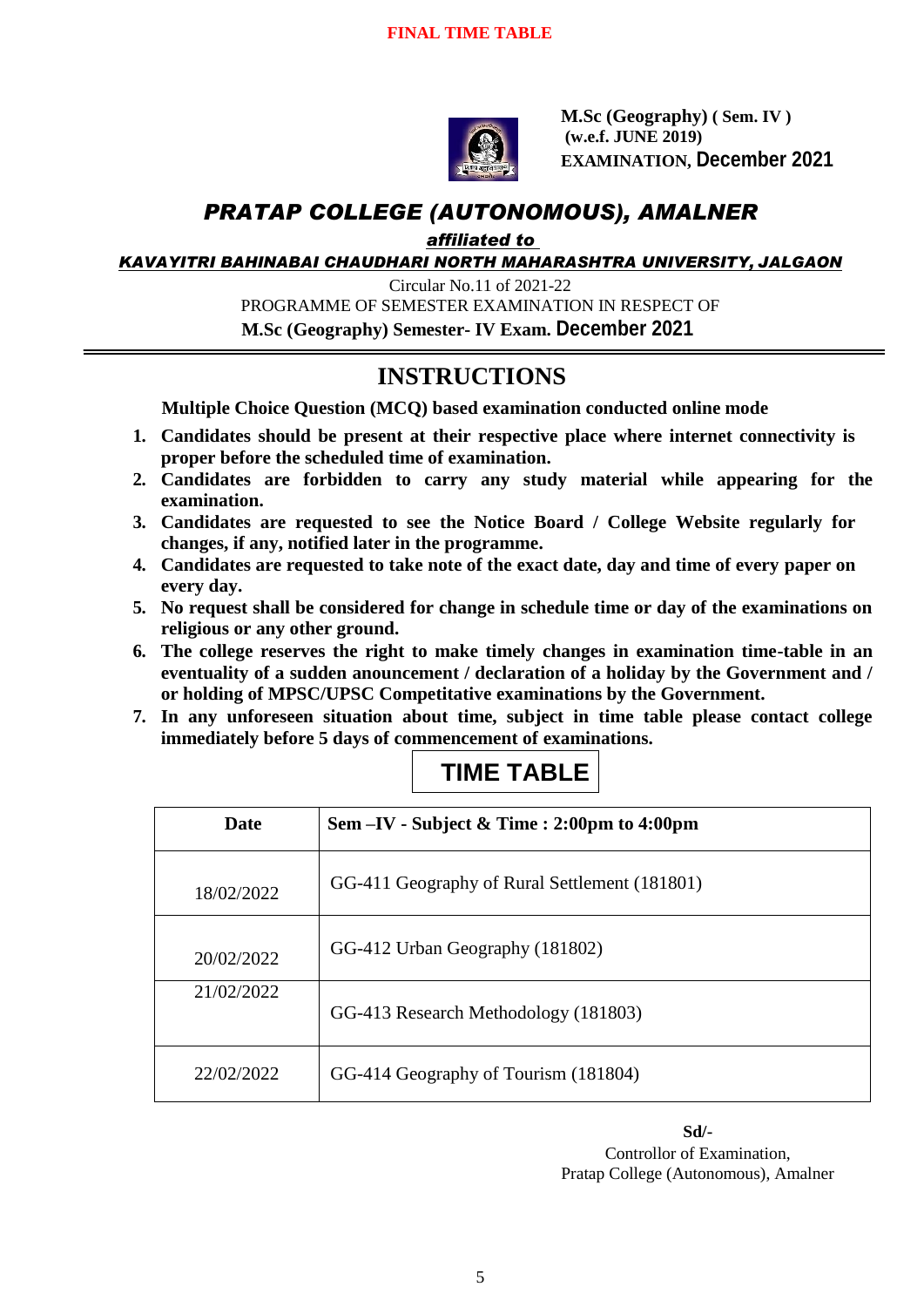

**M.Sc (Mathematics) ( SEM –IV ) (w.e.f. JUNE 2019) EXAMINATION, December 2021**

## *PRATAP COLLEGE (AUTONOMOUS), AMALNER*

#### *affiliated to*

*KAVAYITRI BAHINABAI CHAUDHARI NORTH MAHARASHTRA UNIVERSITY, JALGAON*

Circular No.11 of 2021-22

PROGRAMME OF SEMESTER EXAMINATION IN RESPECT OF

 **M.Sc (Mathematics) Semester- IV Exam. December 2021**

## **INSTRUCTIONS**

**Multiple Choice Question (MCQ) based examination conducted online mode**

- **1. Candidates should be present at their respective place where internet connectivity is proper before the scheduled time of examination.**
- **2. Candidates are forbidden to carry any study material while appearing for the examination.**
- **3. Candidates are requested to see the Notice Board / College Website regularly for changes, if any, notified later in the programme.**
- **4. Candidates are requested to take note of the exact date, day and time of every paper on every day.**
- **5. No request shall be considered for change in schedule time or day of the examinations on religious or any other ground.**
- **6. The college reserves the right to make timely changes in examination time-table in an eventuality of a sudden anouncement / declaration of a holiday by the Government and / or holding of MPSC/UPSC Competitative examinations by the Government.**
- **7. In any unforeseen situation about time, subject in time table please contact college immediately before 5 days of commencement of examinations.**

# **TIME TABLE**

| Day & Date | Sem -IV - Subject & Time : 2:00pm to 4:00pm |
|------------|---------------------------------------------|
| 18/02/2022 | MT-401 Topics in Field Theory (111801)      |
| 20/02/2022 | MT-402 Transform Theory (111802)            |
| 21/02/2022 | MT-403 Number Theory (111803)               |
| 22/02/2022 | $MT-405$ Graph Theory (111842)              |
| 23/02/2022 | MT-407 Operations Research (111844)         |

**Sd/-**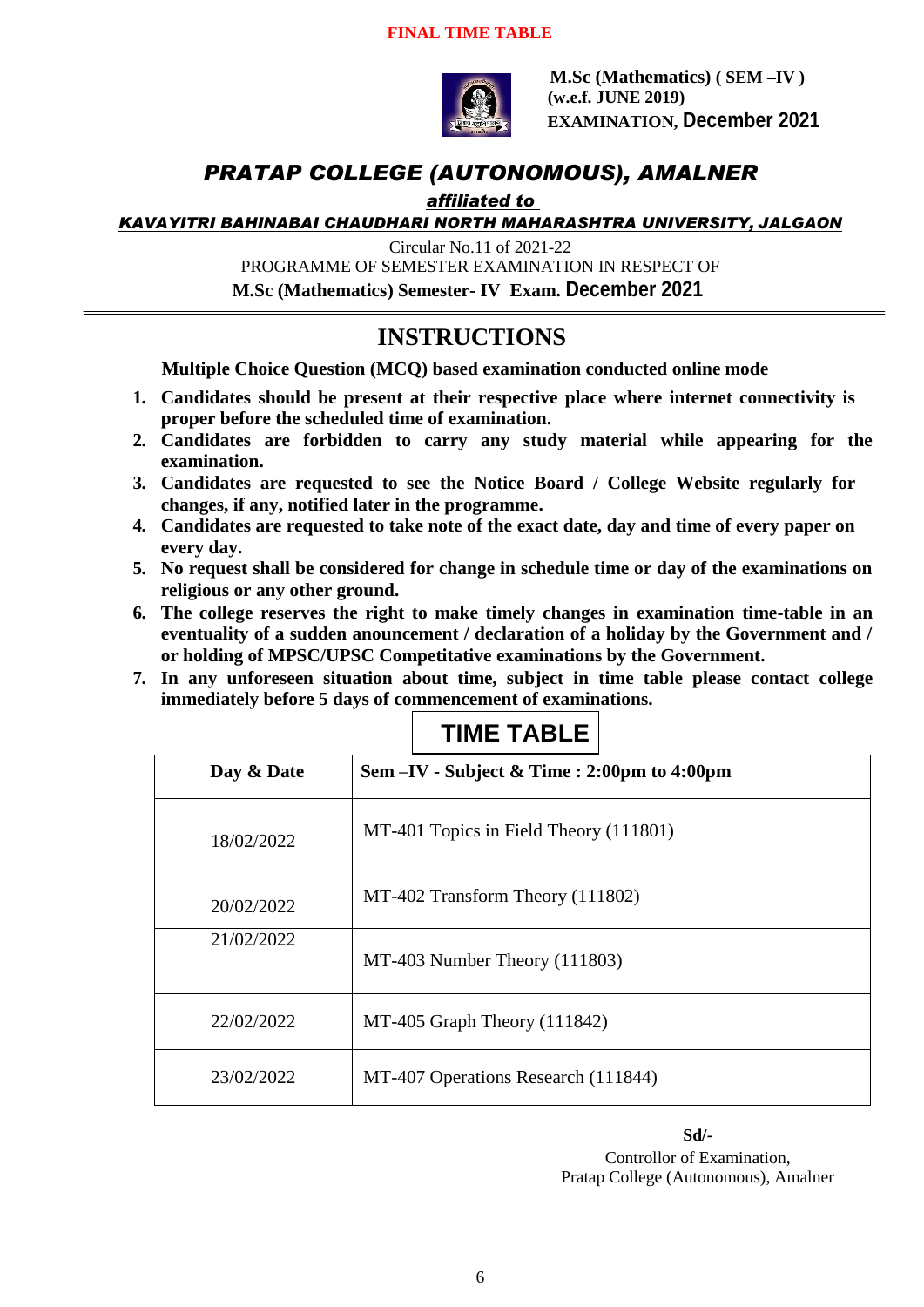#### **FINAL TIME TABLE**



**M.Sc (Physics) ( SEMESTER – IV ) (w.e.f. JUNE 2019) EXAMINATION, December 2021**

### *PRATAP COLLEGE (AUTONOMOUS), AMALNER*

#### *affiliated to*

*KAVAYITRI BAHINABAI CHAUDHARI NORTH MAHARASHTRA UNIVERSITY, JALGAON*

Circular No.11 of 2021-22

PROGRAMME OF SEMESTER EXAMINATION IN RESPECT OF **M.Sc (Physics) Semester- IV Exam. December 2021**

# **INSTRUCTIONS**

**Multiple Choice Question (MCQ) based examination conducted online mode**

- **1. Candidates should be present at their respective place where internet connectivity is proper before the scheduled time of examination.**
- **2. Candidates are forbidden to carry any study material while appearing for the examination.**
- **3. Candidates are requested to see the Notice Board / College Website regularly for changes, if any, notified later in the programme.**
- **4. Candidates are requested to take note of the exact date, day and time of every paper on every day.**
- **5. No request shall be considered for change in schedule time or day of the examinations on religious or any other ground.**
- **6. The college reserves the right to make timely changes in examination time-table in an eventuality of a sudden anouncement / declaration of a holiday by the Government and / or holding of MPSC/UPSC Competitative examinations by the Government.**
- **7. In any unforeseen situation about time, subject in time table please contact college immediately before 5 days of commencement of examinations.**

# **TIME TABLE**

| Day & Date | Sem $-IV$ Subject & Time : 2:00pm to 4:00pm                                  |
|------------|------------------------------------------------------------------------------|
| 18/02/2022 | PHY-401 Nuclear Physics (121801)                                             |
| 20/02/2022 | PHY-402-A) Nanomaterials: Synthesis, Properties and Applications<br>(121821) |
| 21/02/2022 | PHY-403-A) Renewable Energy Sources (121831)                                 |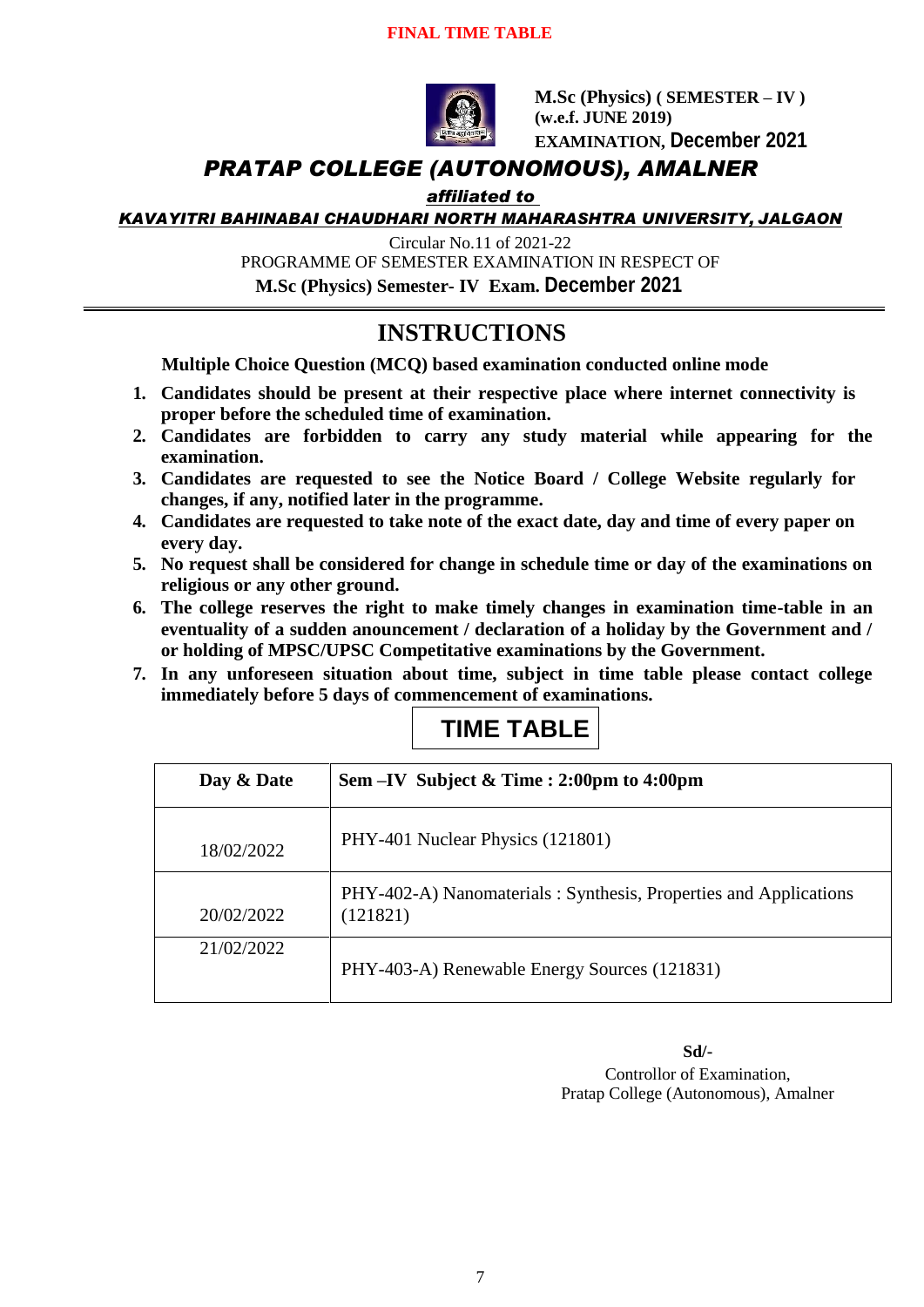

**M.Sc (Inorganic Chemistry) (SEMESTER – IV ) (w.e.f. JUNE 2019) EXAMINATION, December 2021**

## *PRATAP COLLEGE (AUTONOMOUS), AMALNER*

*affiliated to* 

*KAVAYITRI BAHINABAI CHAUDHARI NORTH MAHARASHTRA UNIVERSITY, JALGAON*

Circular No.11 of 2021-22 PROGRAMME OF SEMESTER EXAMINATION IN RESPECT OF **M.Sc (Inorganic Chemistry) Semester- IV Exam. December 2021**

# **INSTRUCTIONS**

**Multiple Choice Question (MCQ) based examination conducted online mode**

- **1. Candidates should be present at their respective place where internet connectivity is proper before the scheduled time of examination.**
- **2. Candidates are forbidden to carry any study material while appearing for the examination.**
- **3. Candidates are requested to see the Notice Board / College Website regularly for changes, if any, notified later in the programme.**
- **4. Candidates are requested to take note of the exact date, day and time of every paper on every day.**
- **5. No request shall be considered for change in schedule time or day of the examinations on religious or any other ground.**
- **6. The college reserves the right to make timely changes in examination time-table in an eventuality of a sudden anouncement / declaration of a holiday by the Government and / or holding of MPSC/UPSC Competitative examinations by the Government.**
- **7. In any unforeseen situation about time, subject in time table please contact college immediately before 5 days of commencement of examinations.**

# **TIME TABLE**

| Day & Date | Sem $-IV$ - Subject & Time : 2:00pm to 4:00pm                                    |
|------------|----------------------------------------------------------------------------------|
| 18/02/2022 | CH-430 Applications of Group theory and Co-ordination Chemistry (II)<br>(132801) |
| 20/02/2022 | CH-431 Solid State Chemistry (132802)                                            |
| 21/02/2022 | CH-432 Organo metallic Chemistry and catalysis. (132803)                         |